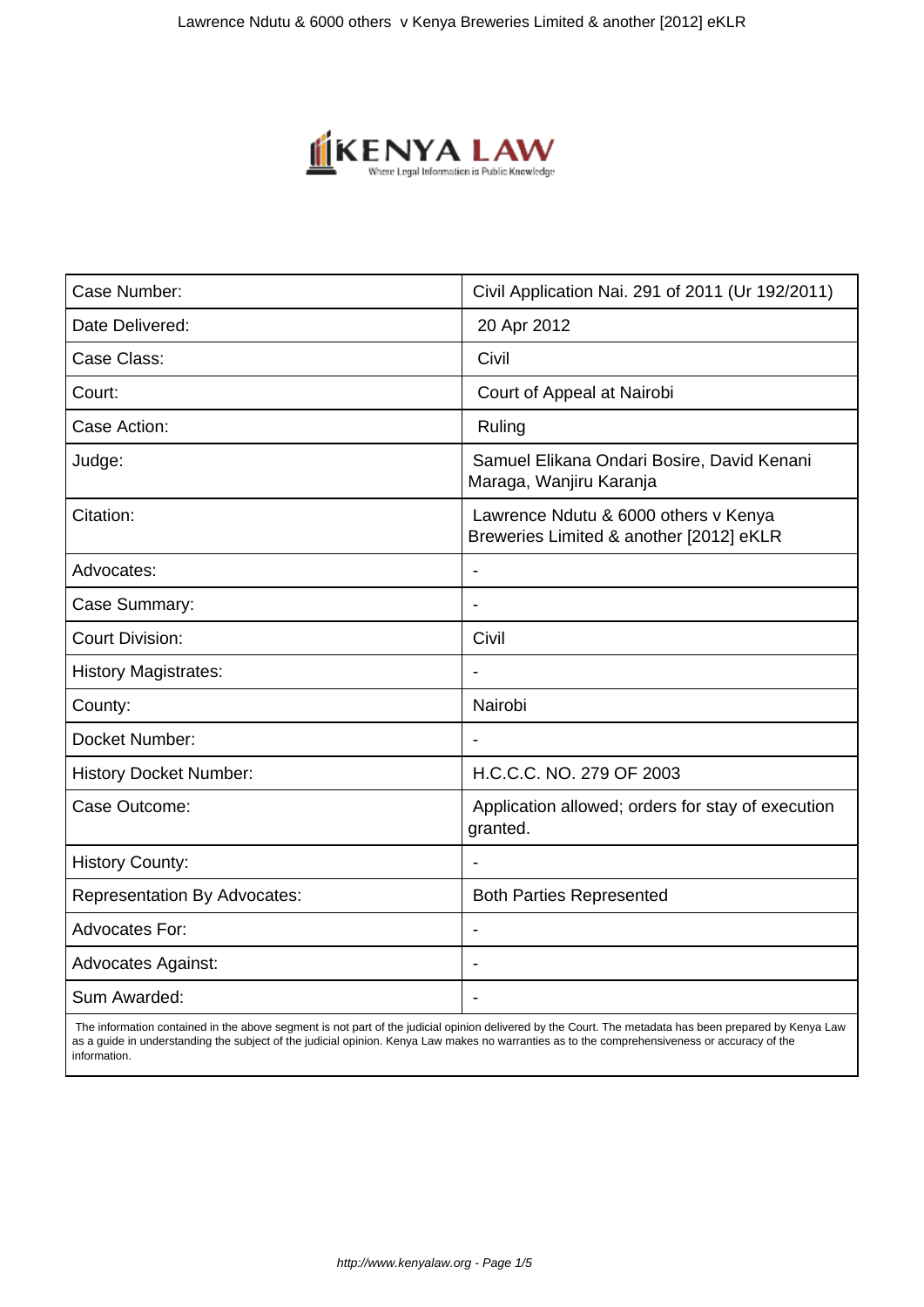## **IN THE COURT OF APPEAL**

## **AT NAIROBI**

## **(CORAM: BOSIRE, KARANJA & MARAGA, JJ.A.)**

## **CIVIL APPLICATION NO.NAI. 291 OF 2011 (UR 192/2011)**

#### **BETWEEN**

**LAWRENCE NDUTU & 6000 OTHERS…...……………………APPLICANTS**

**AND**

**KENYA BREWERIES LIMITED…….…….……...….……1ST RESPONDENT**

## **JOHN HARRISON KINYANJUI** T/A

## **J. HARRISON KINYANJUI & CO. ADVOCATES ……...2ND RESPONDENT**

**(Being an application for injunction and stay of execution as against the Ruling and Orders of the High Court of Kenya (Ang'awa, J.) given on the 16th December 2011**

**in**

**H.C.C.C. NO. 279 OF 2003)**

**\*\*\*\*\*\*\*\*\*\*\*\*\*\*\*\*\*\*\*\*\*\***

#### **RULING OF THE COURT**

The notice of motion dated 23rd December 2011was filed by the law firm of **O. P. Ngoge& Associates Advocates** on behalf of about six thousand former employees of Kenya Breweries Limited, the first respondent herein whose contracts of employment were terminated pursuant to the 1<sup>st</sup> respondent's restructuring process.

The said applicants are the plaintiffs in **Nairobi H.C.C.C No. 279 of 2000**. Due to their large number and the fact that there existed a community of interest in their suit, and also for purposes of expediency and practicability, the High court (Hon. Waweru J.) ordered that the matter proceeds as a representative suit under **Order 1 Rule 8** of the **Civil Procedure Rules.** Pursuant to that order, four plaintiffs were appointed to prosecute the suit on behalf of all the others. As at that time, all the plaintiffs were represented by the firm of Ngoge& Associates Advocates.

Notice to all the interested parties was issued pursuant to **Order 1 Rule 8(2)**of the **Civil Procedure Rules**. It was in response to that notice, that some persons who had an interest in the matter sought to be joined as plaintiffs. Some of them appointed **M/s J. H. Kinyanjui& Co. Advocates** to represent them in the representative suit. In doing so, we believe they were exercising their right to be represented by counsel of their own choice. Others filed notices to appear in person.

This development did not go down well with Mr. Ngoge who was representing the rest of the plaintiffs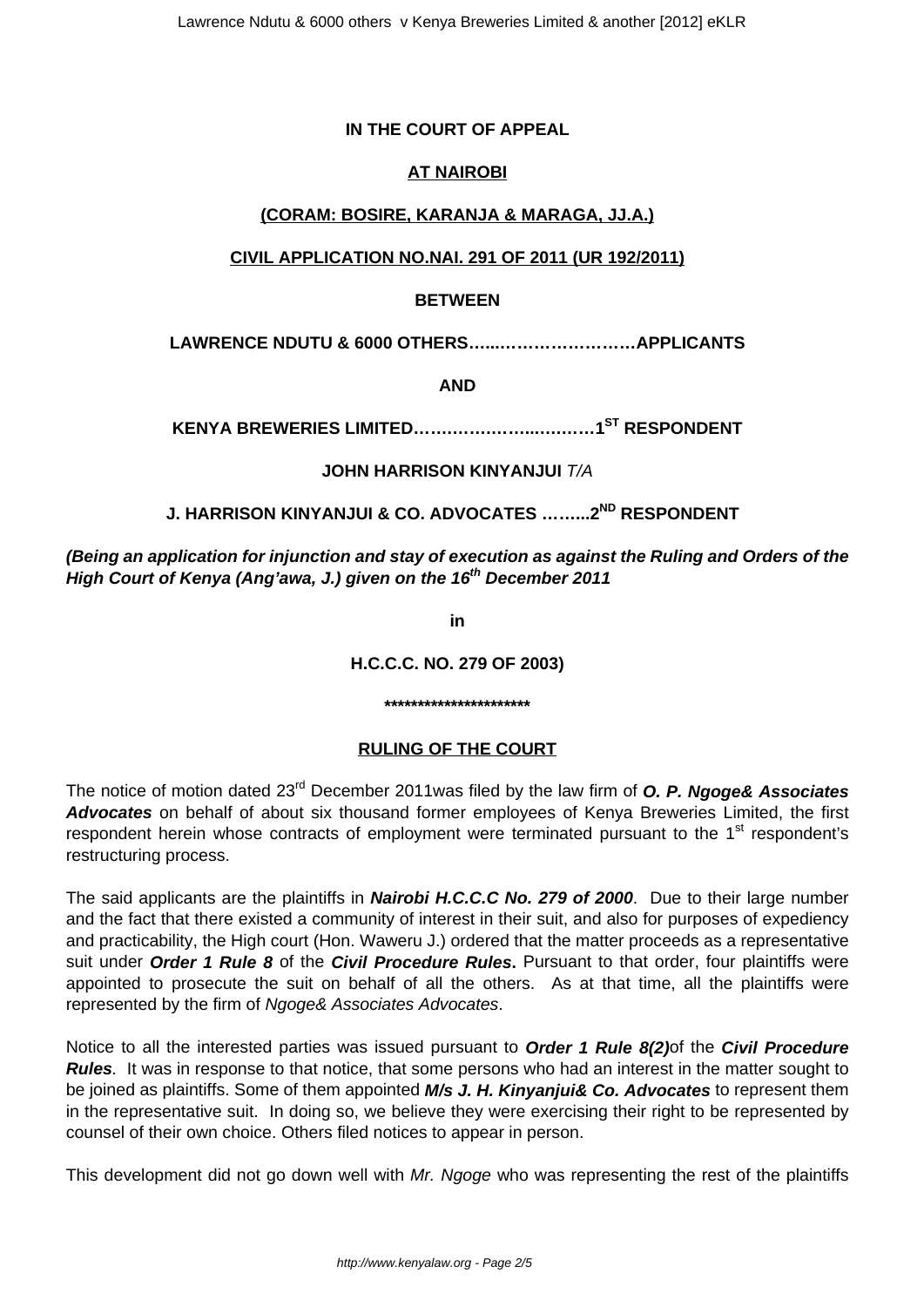and so he raised an objection against *Mr. Kinvaniui's* appearance in the matter. The High court (Hon. Justice Ang'awa) heard the said objection and in a reasoned ruling held thus:

## **"M/s J. H. Kinyanjui& Co. Advocates are not to file a separate suit because representative action avoids the filing of multiplicity of suits but instead requires one suit to deal with the issue in question for determination."**

The Hon. Judge further held:-

## **"I would therefore conclude and state that M/s J. H. Kinyanjui& Co. Advocates are correctly before this Court……. I accordingly allow the advocate J. H. Kinyanjui to appear in this matter."**

It is that ruling that provoked the applicants to come to this Court for orders of injunction and stay of execution of the said orders pending appeal. An application for such orders to this Court is provided for under **Rule 5(2)(b)**of the**Court of Appeal Rules** which stipulates that the Court may:

## **"In any civil proceedings, where a notice of appeal has been lodged in accordance with Rule 75, order a stay of execution, an injunction or a stay of any further proceedings on such terms as the court may think just."**

The court's jurisdiction under that Rule is original and very restricted indeed and we shall strictly confine ourselves to the same. Doing so will inevitably lock out most of the prayers sought herein which in our considered view are completely outside the ambit or purview of **Rule 5(2)(b)** of **the Court of Appeal Rules.**

The notice of motion is supported by the affidavit of one **Mohammed Omar Musa** which is to say the least couched in uncivil and very unsavoury language. There was no replying affidavit from the firm of J. H. Kinyanjui advocates but the 1<sup>st</sup> respondent through its in-house legal counsel filed a replying affidavit dated 17<sup>th</sup>January 2012 and opposed the notice of motion. Mr. P.M. Gachuhi learned counsel for the 1<sup>st</sup>respondent urged that, if the orders sought are granted, some of the plaintiffs might proceed with the suit to the exclusion of the others who opt for different representation. He submitted, and rightly so, that the right to legal representation cuts both ways, and just as Mr. Ngoge's clients may not wish to be represented by Mr. Kinyanjui's firm, Mr. Kinyanjui's clients may not want to be represented by Mr. Ngoge either. We are being asked to stay the proceedings before the High court so that this issue of representation can be determined in the appeal.

We have considered the notice of motion before us along with the contents of the rival affidavits and submissions of both counsel herein.

We have also considered the law applicable in this matter. This Court has severally restated the principles that an applicant needs to satisfy in order for a motion under **Rule 5 2 (b)** to succeed. He must show firstly that his appeal or intended appeal is arguable or put another way that it is not frivolous. Secondly and in addition the applicant must show that unless he is granted a stay, or injunction as the case may be, the success of his appeal or intended appeal will be rendered nugatory. (See **Republic~Vs~Kenya Anti-Corruption Commission & 2 Others [2009] KLR31,**and**Reliance Bank Ltd~VS~ Norlake Investment Ltd [2002]1EA 227).**

We have considered these principles within the context of the notice of motion before us. We note that in this country, we do not have specific legislation that applies to class or representative suits. All we have is **Order 1 Rule 8** of the **Civil Procedure Rules**which reads as follows:-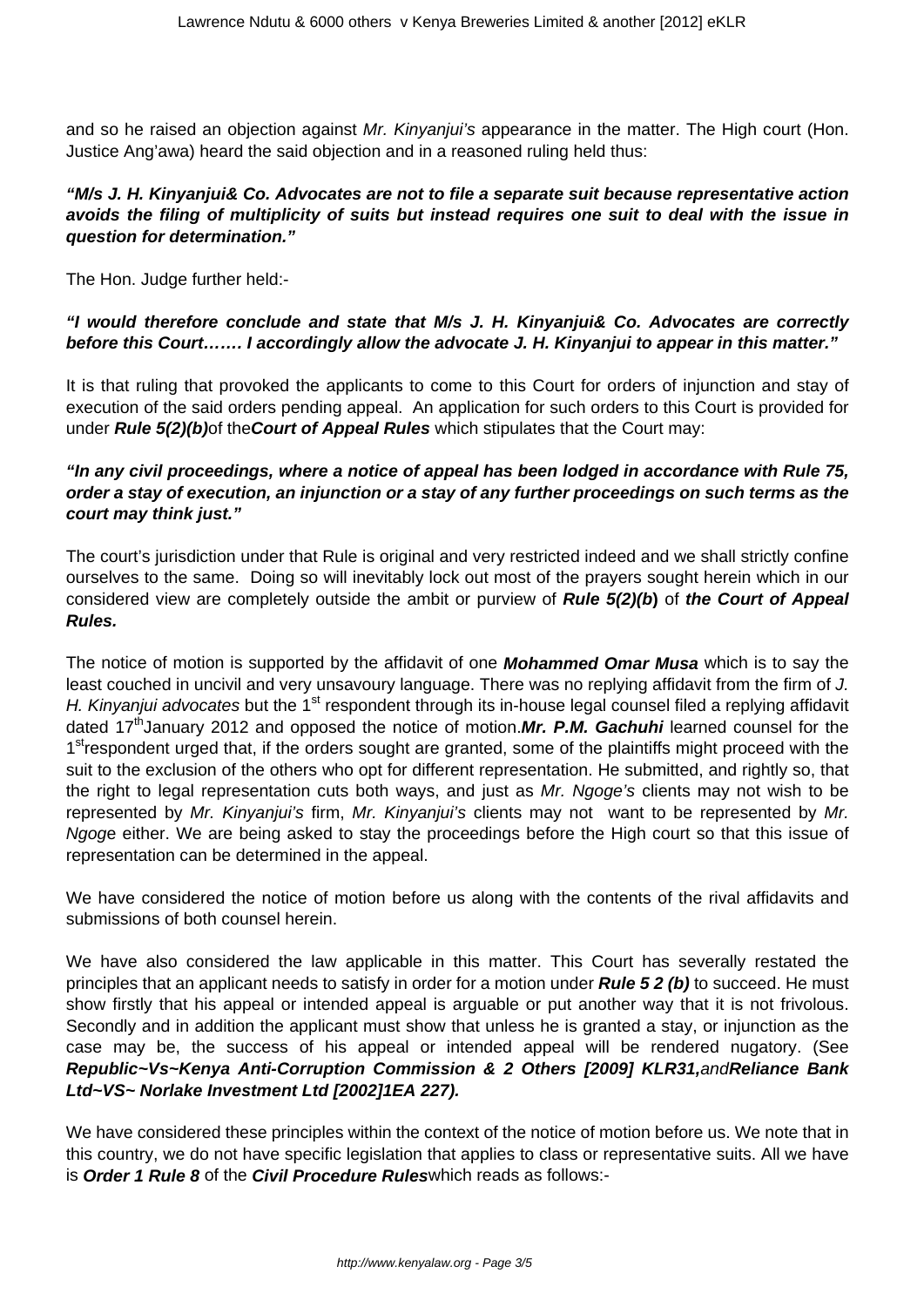#### **Order 1 Rule 8**

1. "**Where numerous persons have the same interest in any proceedings, the proceedings may be commenced, and unless the court otherwise orders, continued, by or against any one or more of them as representing all or as representing all except one or more of them.**

2. **The parties shall in such case give notice of the suit to all such persons either by personal service or, where from the number of persons or any other cause such service is not reasonably practicable, by public advertisement, as the court in each case may direct.**

#### 3. **Any person on whose behalf or for whose benefit a suit is instituted or defended under subrule (1) may apply to the court to be made a party to such suit."**

The purposes of a representative suit are clear and we need not got into a detailed synopsis of the same for purposes of this ruling. It is nonetheless important to note that the main intention is to avoid a multiplicity of suits by several parties whose respective claims arise out of the same cause of action. Under **Order 1 Rule 8(2)** the parties shall give notice for purposes of bringing to the attention of other parties with similar interests to either opt to join the representative suit or take any other action. Order **1 Rule 8(1)** talks of the parties representing "all except one or more ofthem."

This, therefore, clearly shows that a party who is otherwise affected by the representative suit has a choice as to whether to apply to join the suit or not. Where a person wants to be joined as a party, no problem should arise. There would nonetheless be a situation where after notice being served an interested person feels that though sharing a commonality of interest with the other parties to the suit, he/she does not wish to proceed under the umbrella of that suit for one reason or another. Is such a person necessarily locked out of the dispute" Should such a person be denied recourse" Can Mr. Kinyanjui's clients file their own separate pleadings" These clearly are arguable points. An applicant need not show more than one arguable point in order to succeed in his application.

**Order 8** is not very explicit on the issue. Prima facie, one can only deduce that if one has an option to join the suit, then one should have an equal right to opt out of the suit without forfeiting his/her right to seek recourse separately. This would be so because every person has an inherent right to be heard; a right of access to justice and also a right to an effective remedy from the judicial system.

In this case, however, we have not been told whether Mr. Kinyanjui's clients would like to opt out and reserve their right to file a separate suit. If however, they wish to remain in the suit, they may not file their own pleadings. They do definitely have a right to be represented by counsel of their own choice. That is one of the tenets of a fair trial. Mr. Ngoge on the other hand has a problem with sharing his pleadings with Mr. Kinyanjui.